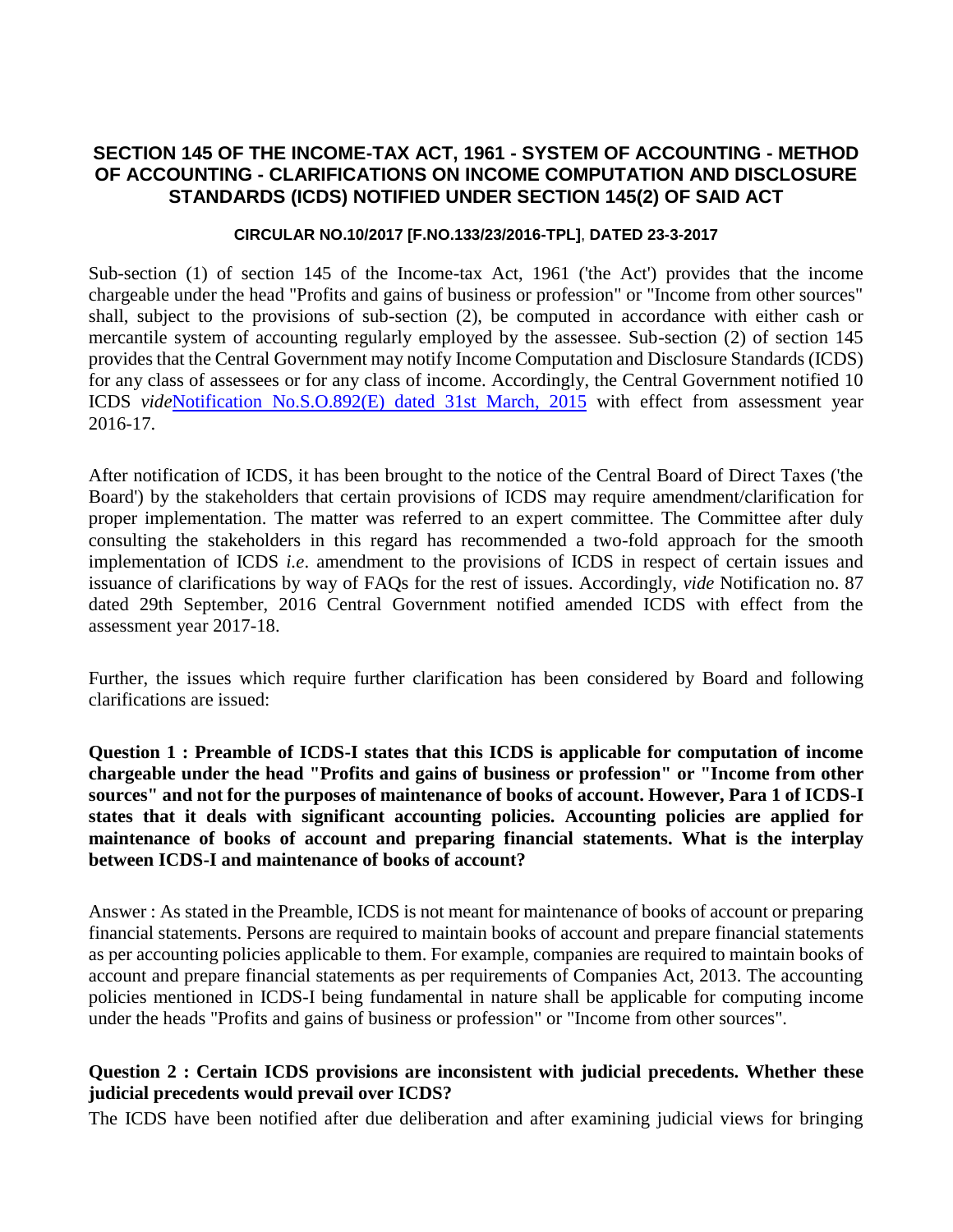certainty on the issues covered by it. Certain judicial pronouncements were pronounced in the absence of authoritative guidance on these issues under the Act for computing Income under the head "Profits and gains of business or profession" or Income from other sources. Since certainty is now provided by notifying ICDS under section 145(2), the provisions of ICDS shall be applicable to the transactional issues dealt therein in relation to assessment year 2017-18 and subsequent assessment years.

### **Question 3 : Does ICDS apply to non-corporate taxpayers who are not required to maintain books of account and/or those who are covered by presumptive scheme of taxation like sections 44AD, 44AE, 44ADA, 44B, 44BB, 44BBA, etc. of the Act?**

Answer : ICDS is applicable to specified persons having income chargeable under the head 'Profits and gains of business or profession' or 'Income from other sources'. Therefore, the relevant provisions of ICDS shall also apply to the persons computing income under the relevant presumptive taxation scheme. For example, for computing presumptive income of a partnership firm under section 44AD of the Act, the provisions of ICDS on Construction Contract or Revenue recognition shall apply for determining the receipts or turnover, as the case may be.

# **Question 4 : If there is conflict between ICDS and other specific provisions of the Income-tax rules, 1962 ('the Rules') governing taxation of income like rules 9A, 9B etc. of the Rules, which provisions shall prevail?**

Answer : ICDS provides general principles for computation of income. In case of conflict, if any, between the provisions of Rules and ICDS, the provisions of Rules, which deal with specific circumstances, shall prevail.

### **Question 5 : ICDS is framed on the basis of accounting standards notified by Ministry of Corporate Affairs (MCA)** *vide* **Notification No. GSR 739(E) dated 7 December, 2006 under section 211(3C), of erstwhile Companies Act, 1956. However, MCA has notified in February, 2015 a new set of standards called 'Indian Accounting Standards' (Ind-AS). How will ICDS apply to companies which adopted Ind-AS?**

Answer : ICDS shall apply for computation of taxable income under the head " Profit and gains of business or profession" or "Income from other sources" under the Income-tax Act. This is irrespective of the accounting standards adopted by companies *i.e*. either Accounting Standards or Ind-AS.

#### **Question 6 : Whether ICDS shall apply to computation of Minimum Alternate Tax (MAT) under section 115JB of the Act or Alternate Minimum Tax (AMT) under section 115JC of the Act?**

Answer : MAT under section 115JB of the Act is computed on 'book profit' that is net profit as shown in the Profit and Loss Account prepared under the Companies Act subject to certain specified adjustments. Since, the provisions of ICDS are applicable for computation of income under the regular provisions of the Act, the provisions of ICDS shall not apply for computation of MAT.

AMT under section 115JC of the Act is computed on adjusted total income which is derived by making specified adjustments to total income computed as per the regular provisions of the Act. Hence, the provisions of ICDS shall apply for computation of AMT.

# **Question 7 : Whether the provisions of ICDS shall apply to Banks, Non-banking financial institutions, Insurance companies, Power sector, etc.?**

Answer : The general provisions of ICDS shall apply to all persons unless there are sector specific provisions contained in the ICDS or the Act. For example, ICDS VIII contains specific provisions for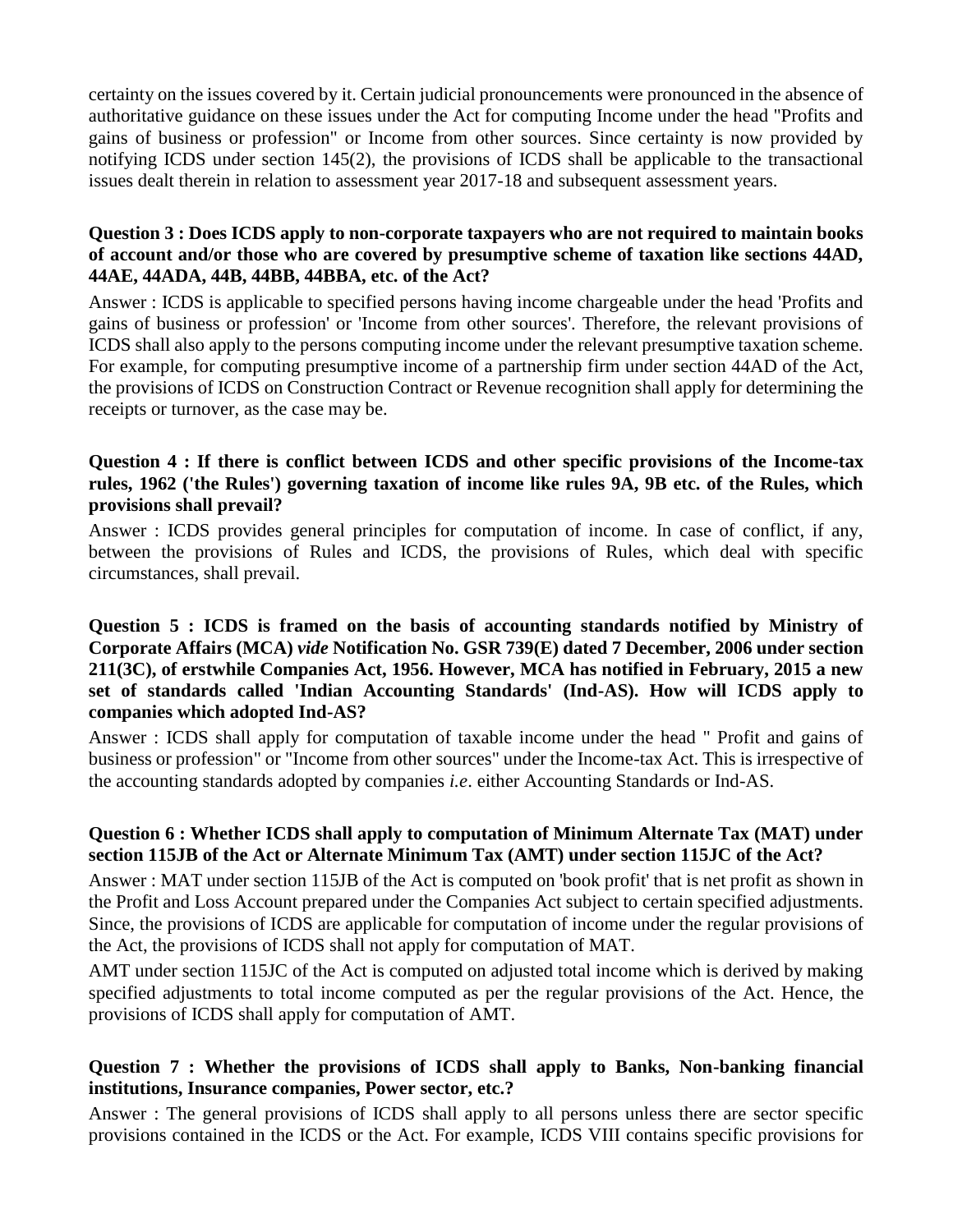banks and certain financial institutions and Schedule I of the Act contains specific provisions for Insurance business.

# **Question 8 : Para 4(H) of ICDS-I provides that Market to Market ( MTM) loss or an expected loss shall not be recognized unless the recognition is in accordance with the provisions of any other ICDS. Whether similar consideration applies to recognition of MTM gain or expected incomes?**

Answer : Same principle as contained in ICDS-I relating to MTM losses or an expected loss shall apply *mutatis mutandis* to MTM gains or an expected profit.

# **Question 9 : ICDS-I provides that an accounting policy shall not be changed without 'reasonable cause'. The term 'reasonable cause' is not defined. What shall constitute 'reasonable cause'?**

Answer : Under the Act, 'reasonable cause' is an existing concept and has evolved well over **a** period of time conferring desired flexibility to the tax-payer in deserving cases.

# **Question 10 : Which ICDS would govern derivative instruments?**

Answer : ICDS -VI (subject to para 3 of ICDS-VIII) provides guidance on accounting for derivative contracts such as forward contracts and other similar contracts. For derivatives, not within the scope of ICDS-VI, provisions of ICDS-I would apply.

# **Question 11 : Whether the recognition of retention money, receipt of which is contingent on the satisfaction of certain performance criterion is to be recognized as revenue on billing?**

Answer : Retention money, being part of overall contract revenue, shall be recognised as revenue subject to reasonable certainty of its ultimate collection condition contained in para 9 of ICDS-III on Construction contracts.

# **Question 12 : Since there is no specific scope exclusion for real estate developers and Build -Operate- Transfer (BOT) projects from ICDS-IV on Revenue Recognition, please clarify whether ICDS-III and ICDS-IV should be applied by real estate developers and BOT operators. Also, whether ICDS is applicable for leases.**

Answer : At present there is no specific ICDS notified for real estate developers, BOT projects and leases. Therefore, relevant provisions of the Act and ICDS shall apply to these transactions as may be applicable.

### **Question 13 : The condition of reasonable certainty of ultimate collection is not laid down for taxation of interest, royalty and dividend. Whether the taxpayer is obliged to account for such income even when the collection thereof is uncertain?**

Answer : As a principle, interest accrues on time basis and royalty accrues on the basis of contractual terms. Subsequent non-recovery in either cases can be claimed as deduction in view of amendment to S.36 (1) (vii). Further, the provision of the Act (e.g. Section 43D) shall prevail over the provisions of ICDS.

# **Question 14 : Whether ICDS is applicable to revenues which are liable to tax on gross basis like interest, royalty and fees for technical services for non-residents under section 115A of the Act.**

Answer : Yes, the provisions of ICDS shall also apply for computation of these incomes on gross basis for arriving at the amount chargeable to tax.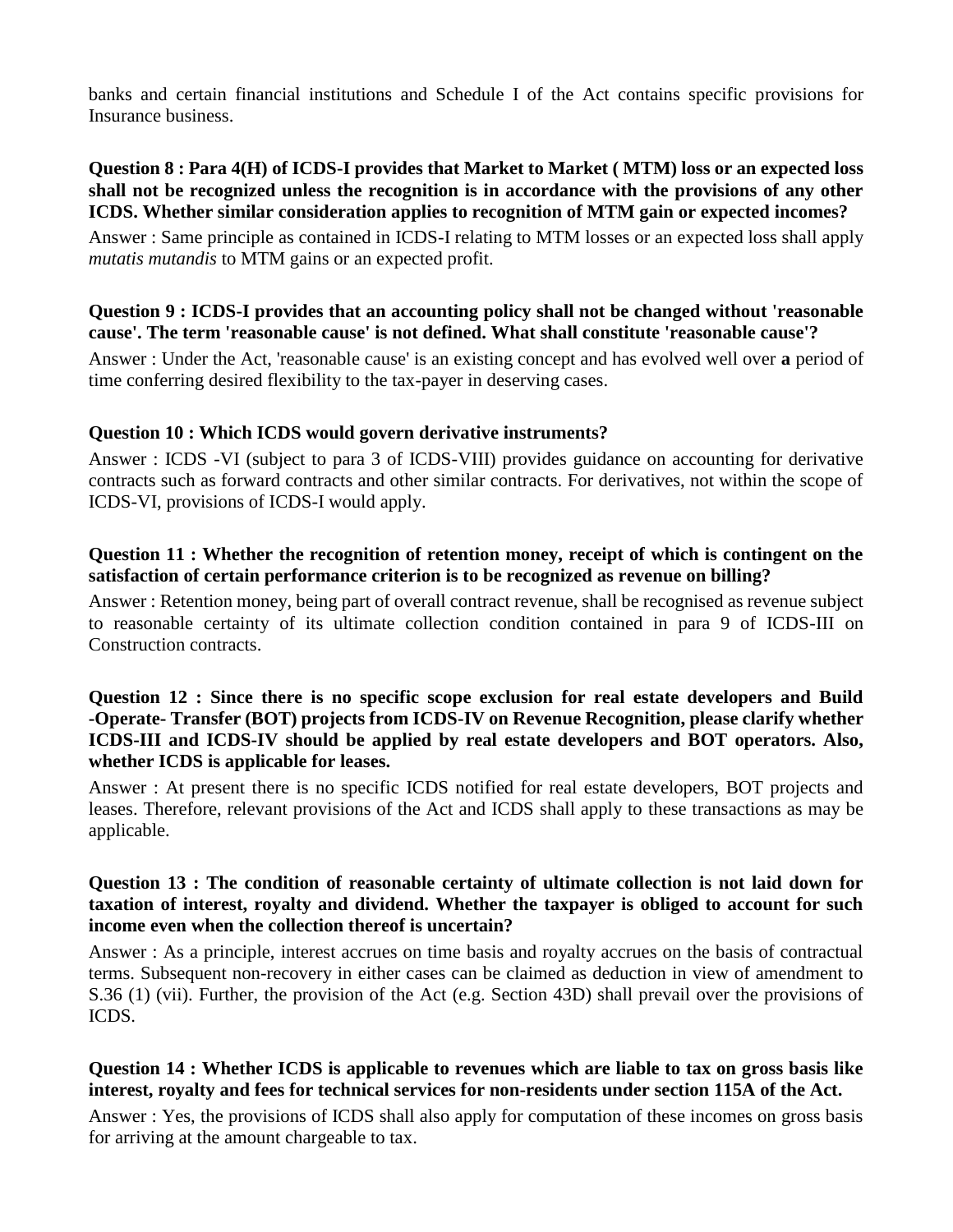**Question 15 : Para 8 of ICDS-V states expenditure incurred on commissioning of project, including expenditure incurred on test runs and experimental production shall be capitalized. It also states that expenditure incurred after the plant has begun commercial production** *i.e.***, production intended for sale or captive consumption shall be treated as revenue expenditure. What shall be the treatment of expense incurred after the conduct of test runs and experimental production but before commencement of commercial production?**

Answer : As clarified in Para 8 of ICDS-V, the expenditure incurred till the plant has begun commercial production, that is, production intended for sale or captive consumption, shall be treated as capital expenditure.

# **Question 16 : What is the taxability of opening balance as on 1st day of April, 2016 of Foreign Currency Translation Reserve (FCTR) relating to non-integral foreign operation, if any, recognised as per Accounting Standards (AS) 11?**

Answer : FCTR balance as on 1 April 2016 pertaining to exchange differences on monetary items for non-integral operations, shall be recognised in the previous year relevant for assessment year 2017-18 to the extent not recognised in the income computation in the past.

# **Question 17 : For subsidy received prior to 1st day of April 2016 but not recognised in the books pending satisfaction of related conditions and achieving reasonable certainty of receipt, how shall the same be recognised under ICDS on or after 1st day of April 2016?**

Answer : Para 4 of ICDS-VII read with Para 5 to Para 9 of ICDS-VII provides for timing of recognition of government grant. The transitional provision in Para 13 of ICDS-VII provides that a government grant which meets the recognition criteria on or after 1st day of April, 2016 shall be recognised in accordance with ICDS-VII. All government grants actually received prior to 1st day of April 2016 shall be deemed to have been recognised on its receipt in accordance with Para 4(2) of ICDS-VII and accordingly will be outside the transitional provision and therefore the government grants received on or after 1st day of April, 2016 and for which recognition criteria provided in Para 5 to Para 9 of ICDS-VII is also satisfied thereafter, the same shall be recognised as per the provisions of ICDS-VII. The grants received prior to 1st day of April, 2016 shall continue to be recognised as per the law prevailing prior to that date.

For example, if out of total subsidy entitlement of 10 Crore an amount of 6 Crore is recognised in the books of account till 31st day of March, 2016 and recognition of balance 4 Crore is deferred pending satisfaction of related conditions and/or achieving reasonable certainty of receipt. The balance amount of 4 Crore will be taxed in the year in which related conditions are met and reasonable certainty is received. If these conditions are met over two years, the amount of 4 Crore shall be taxed over the period of two years. The amount of 6 Crore for which recognition criteria were met prior to 1st day of April, 2016 shall not be taxable post 1st day of April, 2016.

But if the subsidy is already received prior to 1st day of April, 2016, Para 13 of ICDS-VII shall not apply even if some of the related conditions are met on or after 1 April, 2016. This is in view of Para 4(2) of ICDS-VII which provides that Government grant shall not be postponed beyond the date of actual receipt. Such grants shall continue to be governed by the provisions of law applicable prior to 1st day of April, 2016.

**Question 18 : If the taxpayer sells a security on the 30th day of April, 2017. The interest payment dates are December and June. The actual date of receipt of interest is on the 30th day of June, 2017 but the interest on accrual basis has been accounted as income on the 31st day of March, 2017.**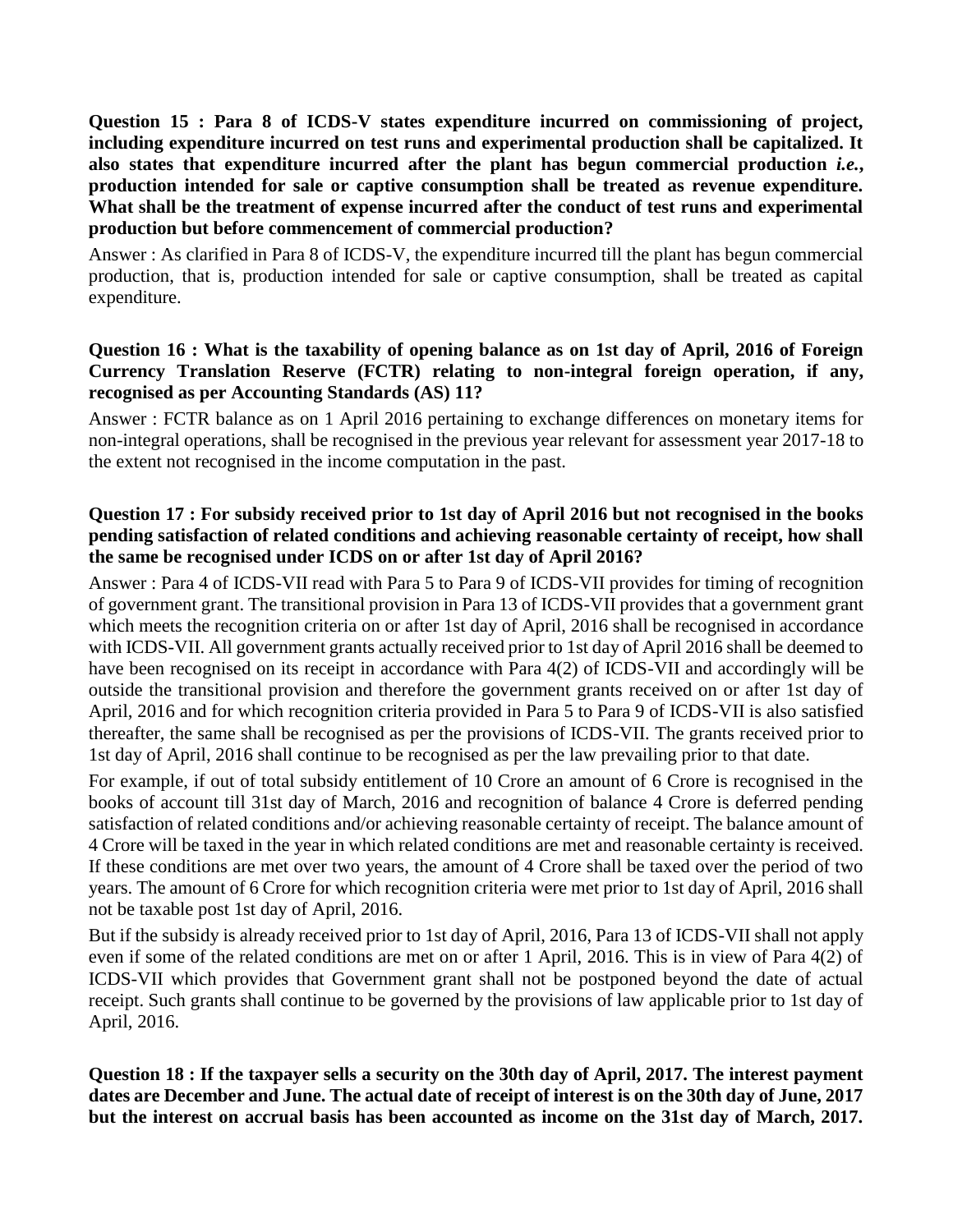#### **Whether the taxpayer shall be permitted to claim deduction of such interest i.e. offered to tax but not received while computing the capital gain?**

Answer : Yes, the amount already taxed as interest income on accrual basis shall be taken into account for computation of income arising from such sale.

### **Question 19 : Para 9 of ICDS-VIII on securities requires securities held as stock-in-trade shall be valued at actual cost initially recognised or net realisable value (NRV) at the end of that previous year, whichever is lower. Para 10 of Part-A of ICDS-VIII requires the said exercise to be carried out category wise. How the same shall be computed?**

Answer : For subsequent measurement of securities held as stock-in-trade, the securities are first aggregated category wise. The aggregate cost and NRV of each category of security are compared and the lower of the two is to be taken as carrying value as per ICDS-VIII. This is illustrated below —

| Security                | Category      | Cost | <b>NRV</b> | Lower of cost or NRV    ICDS Value |      |
|-------------------------|---------------|------|------------|------------------------------------|------|
| A                       | <b>Share</b>  | 100  | 75         | 75                                 |      |
| B                       | <b>Share</b>  | 120  | 150        | 120                                |      |
| $\mathsf{C}$            | <b>Share</b>  | 140  | 120        | 120                                |      |
| D                       | Share         | 200  | 190        | 190                                |      |
|                         | <b>Total</b>  | 560  | 535        | 505                                | 535  |
|                         |               |      |            |                                    |      |
| E                       | Debt Security | 150  | 160        | 150                                |      |
| F                       | Debt Security | 105  | 90         | 90                                 |      |
| G                       | Debt Security | 125  | 135        | 125                                |      |
| H                       | Debt Security | 220  | 230        | 220                                |      |
|                         | <b>Total</b>  | 600  | 615        | 585                                | 600  |
| <b>Securities Total</b> |               | 1160 | 1150       | 1090                               | 1135 |
|                         |               |      |            |                                    |      |

### **Question 20 : There arc specific provisions in the Act read with Rules under which a portion of borrowing cost may get disallowed under sections like 14A, 43B, 40(***a***)(1), 40(***a***)(***ia***), 40A(2)(***b***), etc of the Act. Whether borrowing costs to be capitalized under ICDS-IX should exclude portion of borrowing costs which gets disallowed under such specific provisions?**

Answer : Since specific provisions of the Act override the provisions of ICDS, it is clarified that borrowing costs to be considered for capitalization under ICDS-IX shall exclude those borrowing costs which are disallowed under specific provisions of the Act. Capitalization of borrowing cost shall apply for that portion of the borrowing cost which is otherwise allowable as deduction under the Act.

#### **Question 21 : Whether bill discounting charges and other similar charges would fall under the definition of borrowing cost?**

Answer : The definition of borrowing cost is an inclusive definition. Bill discounting charges and other similar charges are covered as borrowing cost.

# **Question 22 : How to allocate borrowing costs relating to general borrowing as computed in accordance with formula provided under Para 6 of ICDS-IX to different qualifying assets?**

Answer : The capitalization of general borrowing cost under ICDS-IX shall be done on asset-by-asset basis.